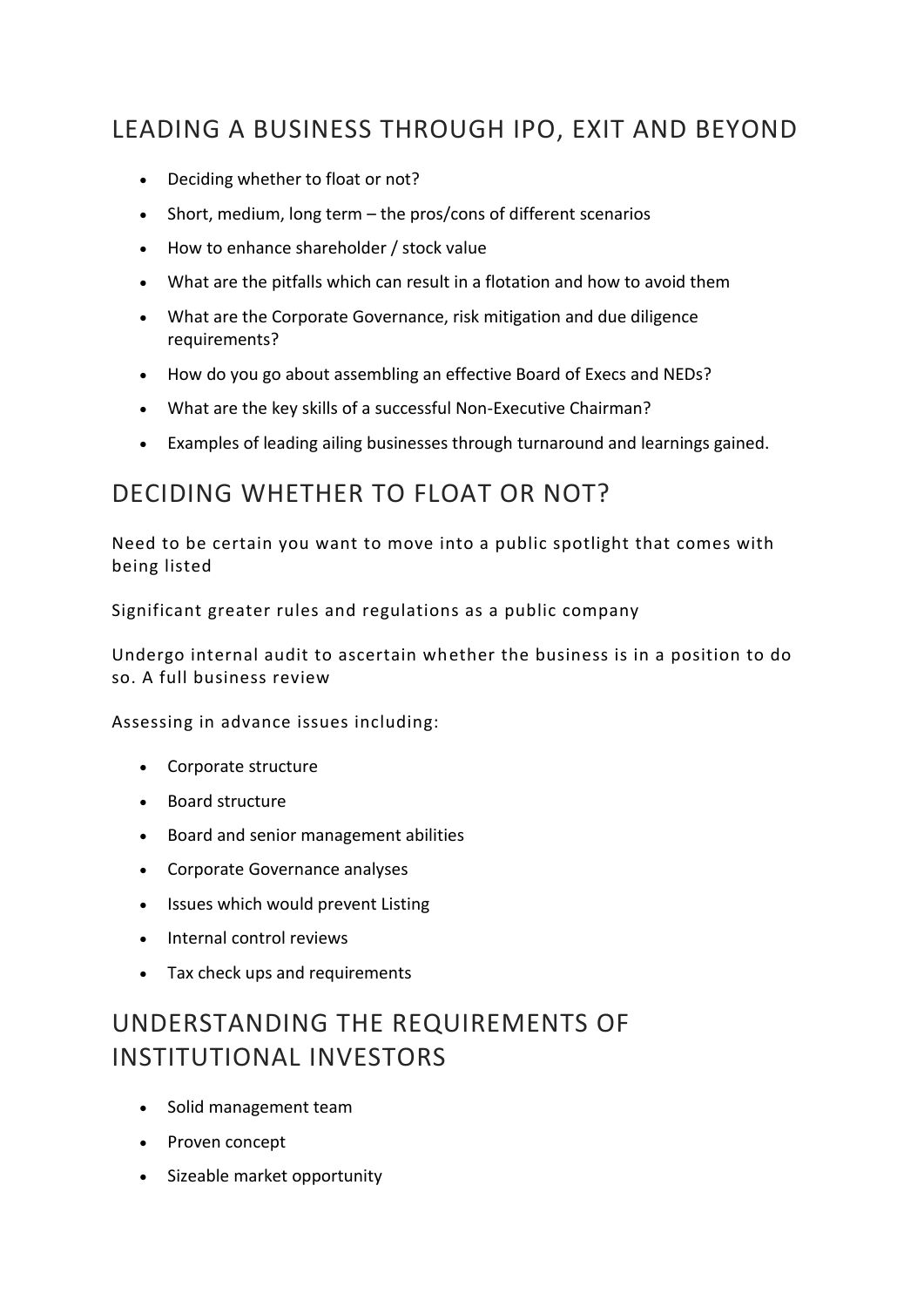- Differentiated proposition
- Rationale for joining the AIM
	- o Growth Capital
	- o Raise profile
	- o Incentive / retain staff through tradable equity

The items above should form an executive summary to the superior strategies [for business](https://www.ceo-worldwide.com/blog/superior-strategies-for-business/) plan and strategy document, together with a financial summary, to use as a preliminary document to start to assist the Company.

## IPO PROCESS – PHASE 1 – STRATEGIC ISSUES

Strategic issues:

- Business Plan and Strategy
- Rationale for an IPO
- Capital Structure and Debt Financing
- Intentions of major shareholders post listing
- Issue size and structure
- Timing
- Advisors
	- o Nomad
	- o Legal
	- o Accountants
	- o PR
	- o Registrars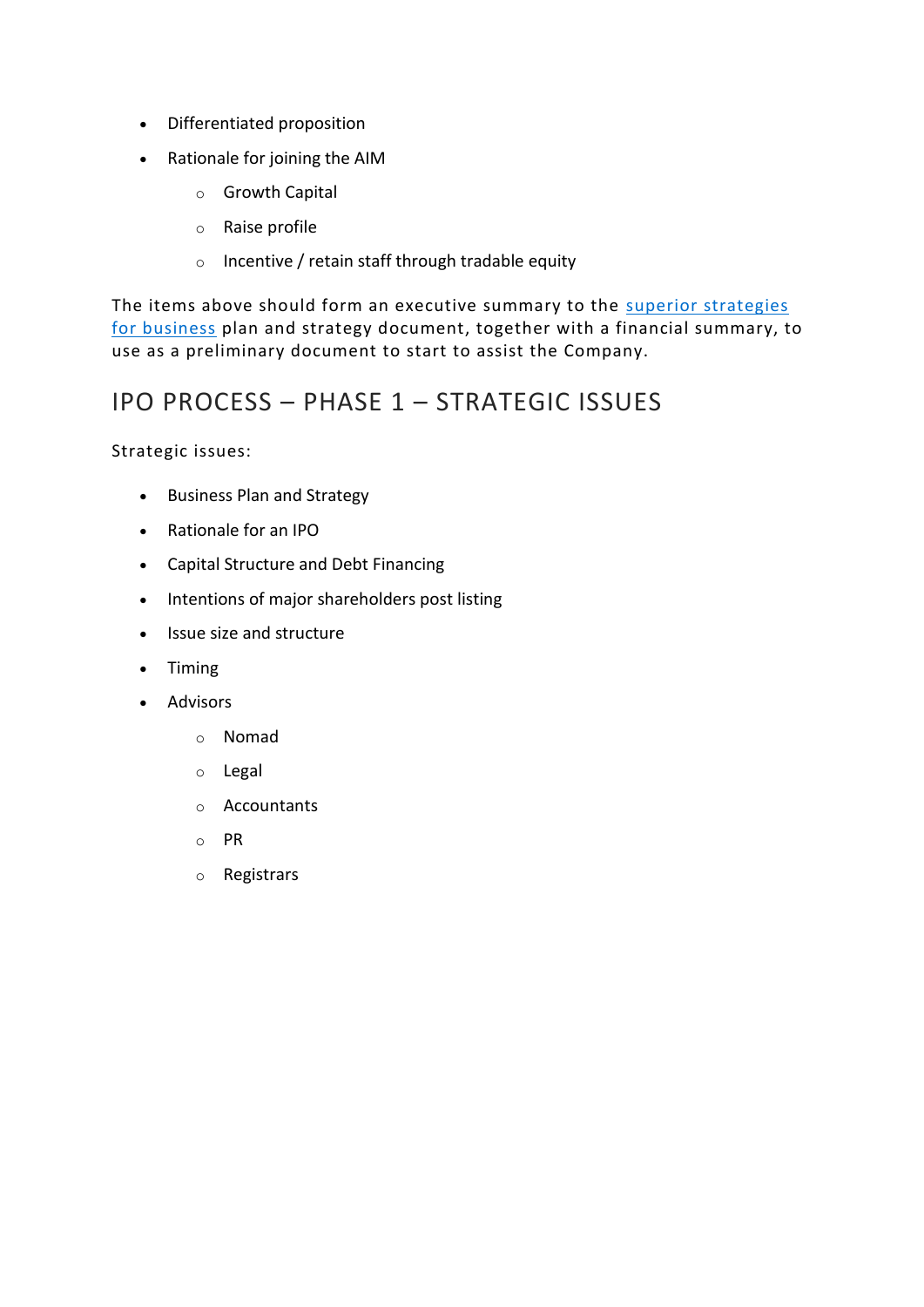### Indicative AIM flotation timetable



### The Advisors

| <b>AIM Candidates</b> |                   |                       |                 |                        |
|-----------------------|-------------------|-----------------------|-----------------|------------------------|
| <b>Auditor</b>        | <b>Reporting</b>  | <b>Nomad</b>          | <b>Lawyers</b>  | <b>Other</b>           |
|                       | <b>Accountant</b> |                       |                 |                        |
| <b>Issue Audit</b>    | Short form        | <b>Test Marketing</b> | Legal due       | <b>Financial PR</b>    |
| opinion on            | report            | Identify              | diligence       | <b>Registrars</b>      |
| Financial             | Pro forma         | investors             | Verification    | Development            |
| <b>statements</b>     | Long form         | Valuation             | notes           | of IFRS                |
| Comfort and           | report            | Benchmarking          | <b>Material</b> | compliance             |
| consent               | FPPP              | <b>Marketing</b>      | contracts       | <b>Tax structuring</b> |
| letters               | <b>Working</b>    | roadshows             | Underwriting    | and transfer           |
|                       | capital report    | Book-building         | agreement       | pricing                |
|                       | Comfort and       | & pricing             |                 | <b>Management</b>      |
|                       | consent           |                       |                 | incentives             |
|                       | letters           |                       |                 | <b>NED system</b>      |
|                       |                   |                       |                 | <b>Specialists</b>     |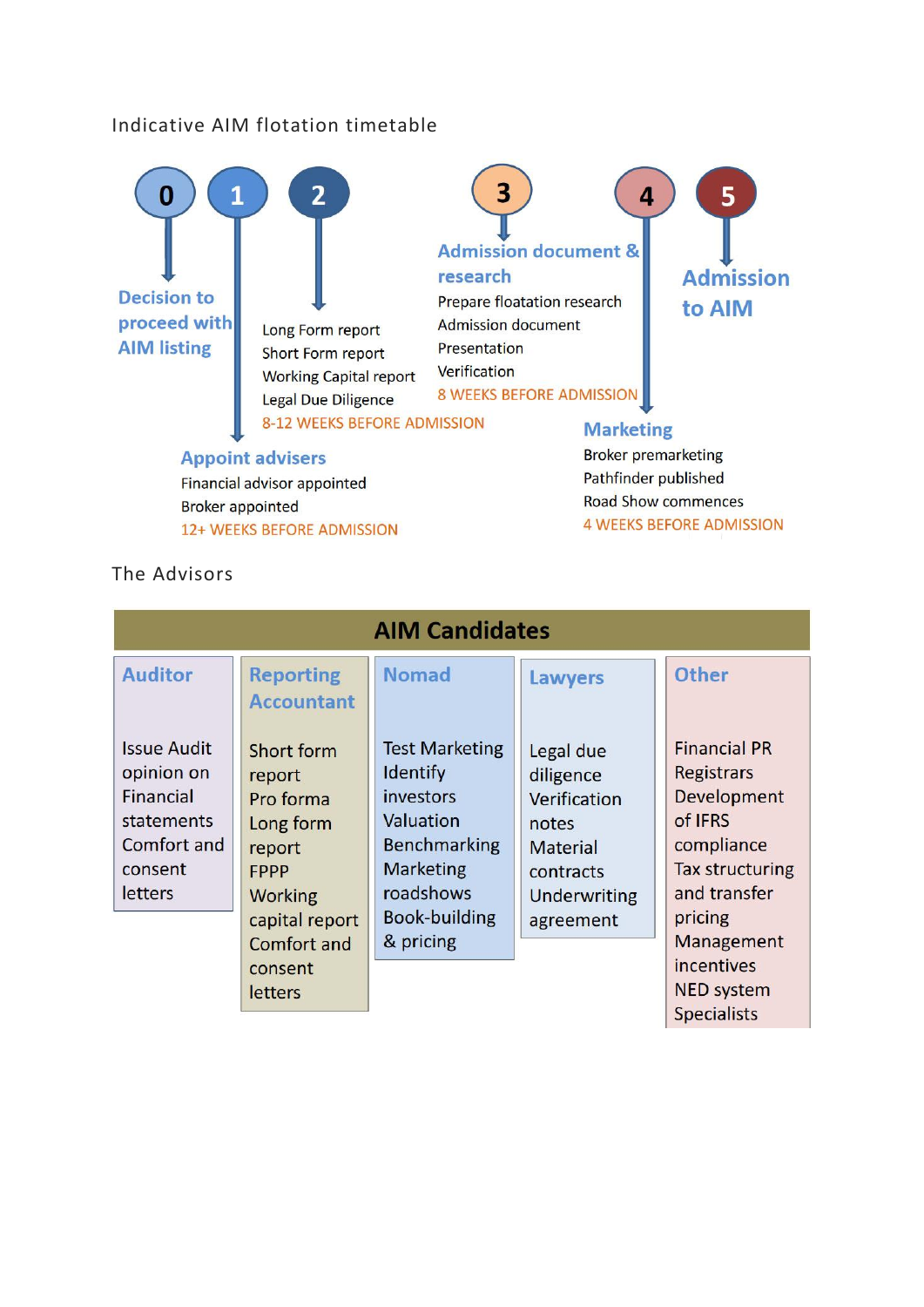## IPO PROCESS – PHASE 2 – PLANNING

### Planning:

- Corporate Structure and domicile
- Financial Track record
- Dividend policy
- Board Structure and Corporate Governance
- Incentivisation Schemes
- Employee Participation
- Project Timetable

## DUE DILIGENCE

- Financial Modelling
- Long Form report
- Commercial due diligence
- Legal due diligence
- Prospectus Drafting
- Shareholder Agreement
- Underwriting Agreement
- Lock up undertakings
- Roadshow presentation

We will guide you in the selection of the relevant professionals who can provide relevant services around the above activities

## COMMERCIAL AND FINANCIAL DUE DILIGENCE

- Detailed operational, commercial and strategic plan for the business
- Business development opportunities
- Detailed budgets and forecasts

At this preliminary stage this only needs to be provided at a high level and in summary form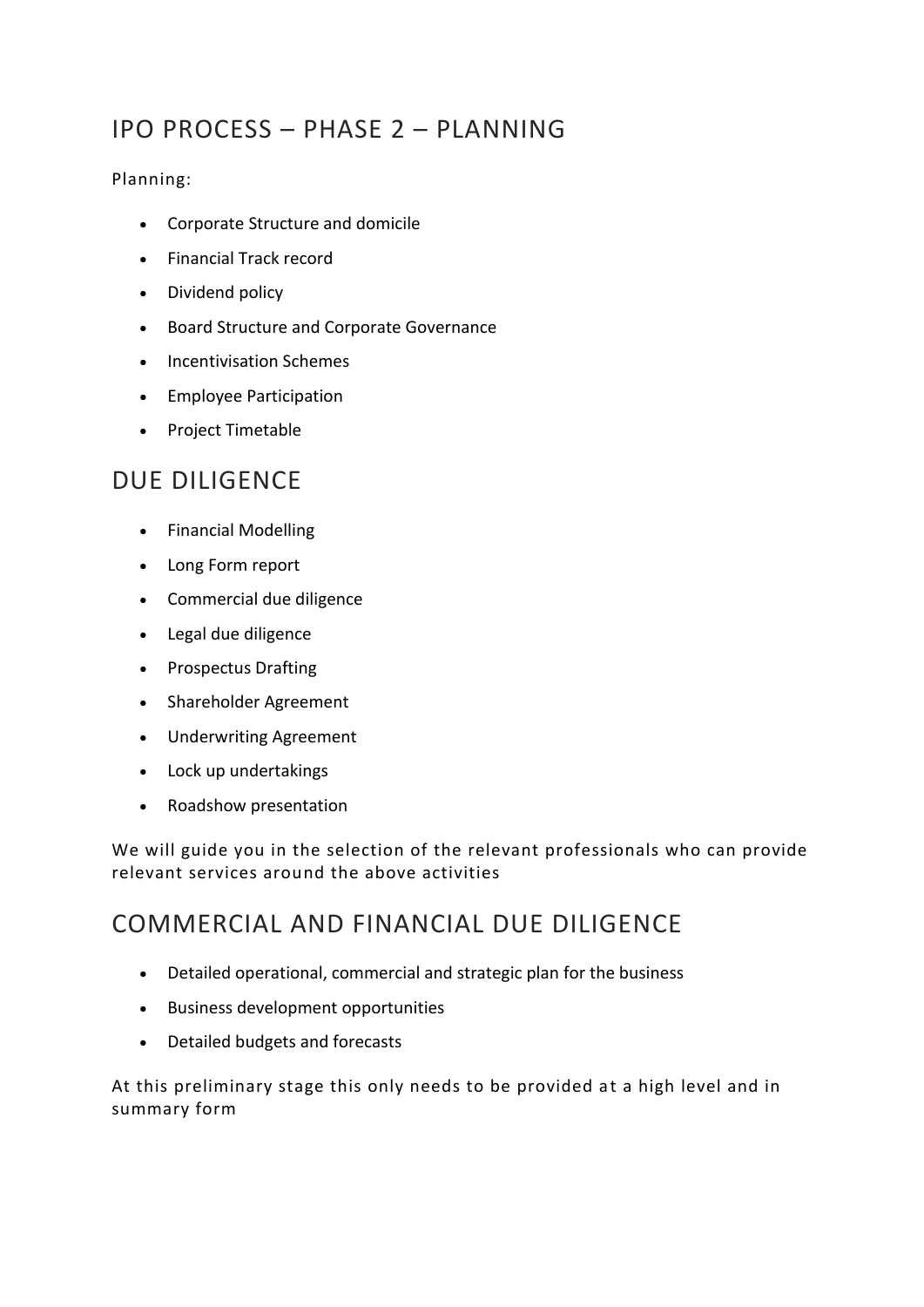# LONG FORM REPORT

- Nature and scope of business
- Adequacy of accounting systems and internal controls
- Past record of forecasting of results and working capital requirements
- Appropriateness of accounting policies

## SHORT FORM REPORT

- Financial Statements and Cash flow for 3 years
- Accountants to confirm that accounts are fair and reasonable

## WORKING CAPITAL REPORT

- Statement is required in prospectus / admission document that company has sufficient working capital for the next 12/15 months
- Detailed review of monthly working capital requirements and compliance with relevant covenants together with sensitivity analysis

Not required at this preliminary stage

# SHORT, MEDIUM, LONG TERM THE PROS/CONS OF DIFFERENT SCENARIOS Of AN IPO

Short Term (PROS) 18 Months

- Providing access to Capital for growth Raise finance for further developments as Company grows
- Placing an objective market value on the Company's business
- Increasing the Company's ability to make acquisitions (Available Currency)
- Create a market for Company's shares and broadening the shareholder base
- Encourage Employee commitment and incentivising their long term motivation e.g. share options
- Creating heightened public profile
- Always under promise and over deliver

Short Term (CONS)

• Dealing with increased disclosure and greater Regulatory obligations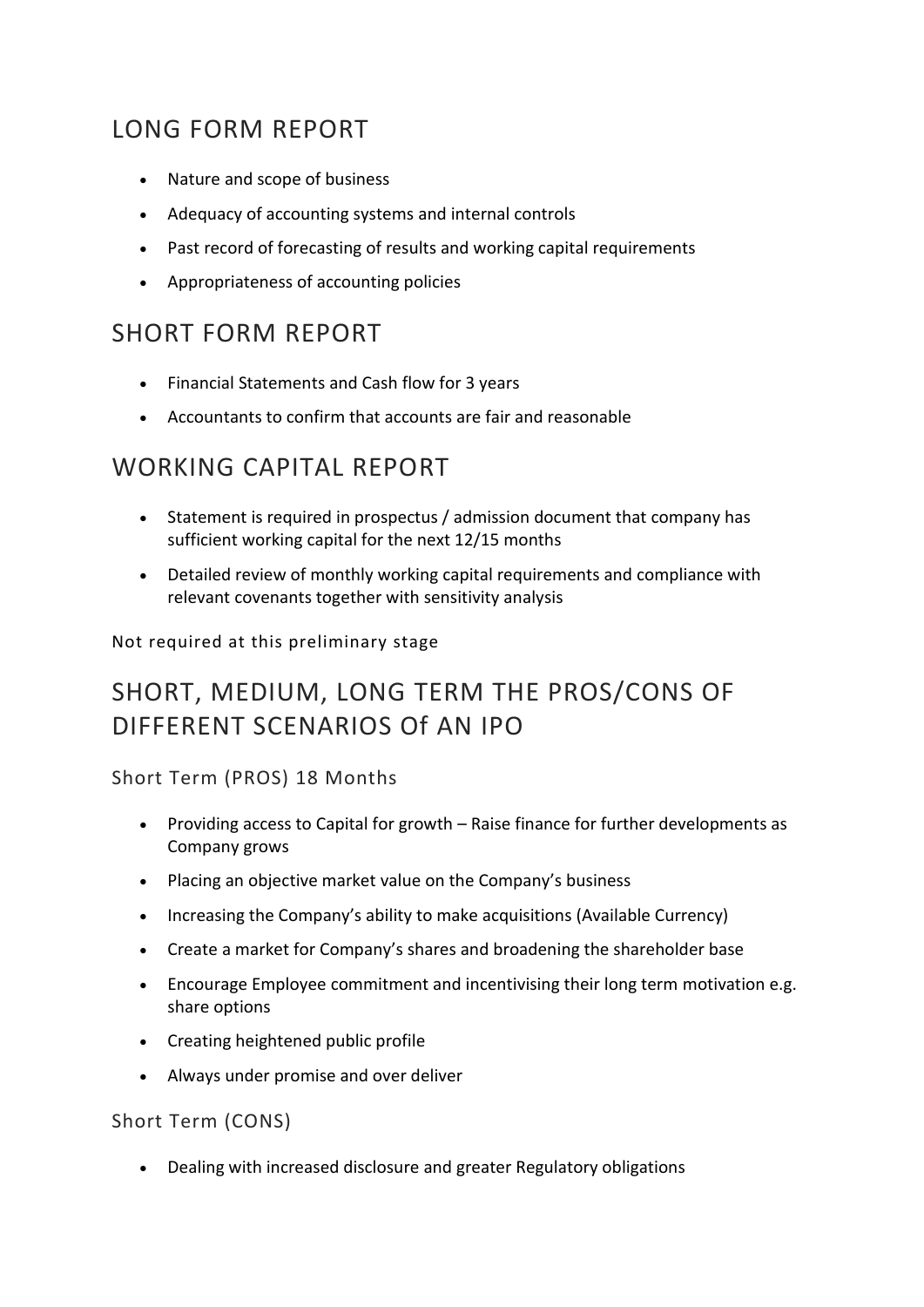• Additional costs associated with new audit fees, investor relations, NEDs, etc.

### Medium Term 3-5 years

- Stable Management team pulling in the same direction
- Stay focused on Plan
- Maintain momentum with shareholders following IPO
- Be transparent To obtain the long term support of all shareholders
- Consistently meet the delivery or growth plan
- Do not become obsessed with share price

Change Board / Chair at what point and why?

Long Term 5 year +

Investors looking for:

- A committed and experienced management team
- Commitment to strong corporate governance procedures
- A viable Corporate Culture
- Sustainable Competitive position
- Growing business operating in an expanding market, locally and / or internationally
- Visibility and quality of earnings
- In summary: Quality, Good Governance and Value

## HOW TO ENHANCE SHAREHOLDER / STOCK VALUE

- Once transformation into a Public Company is complete, it is just the beginning, and company then needs to meet the ongoing obligations of public markets
- Management needs to execute strategic initiatives and transactions
- Invest in good people and continue to evaluate the performance of the Board and management team
- Under promise and over deliver Turnover, Profits, etc.
- Engage with investors effectively through a clear communication plan
- Manage Risk and Promoting good Corporate Governance , will add value
- Do not over-value the business. This is less important at IPO time.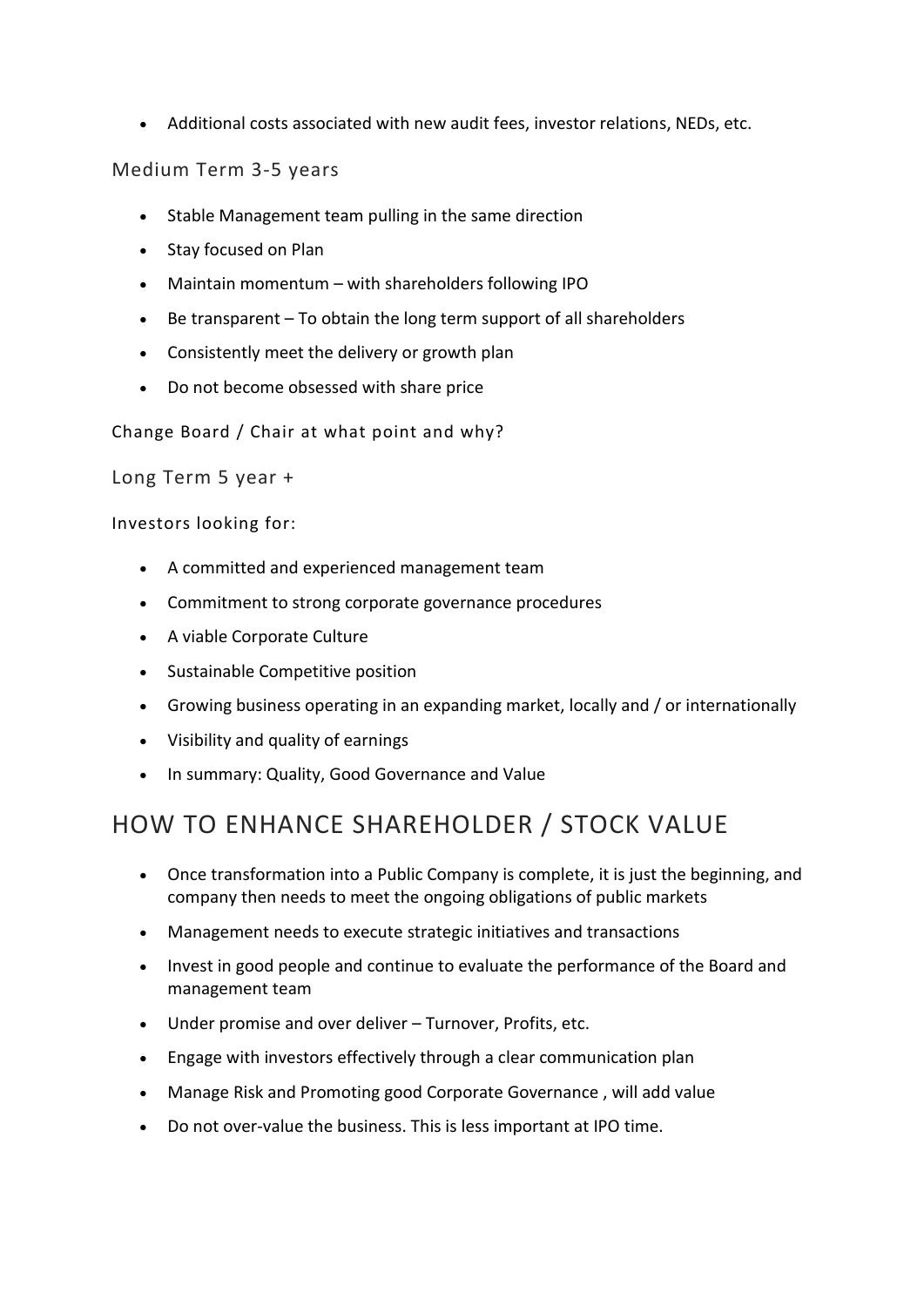# WHAT ARE THE PITFALLS WHICH CAN RESULT IN A FAILED FLOTATION AND HOW TO AVOID THEM

- Management Comply with rules, culture, etc
- Need to be sensible when valuing Company
- Investors will not invest in Companies where the Revenues or Assets are not substantiated
- Need a clear vision with credible management team committed for the long term
- Cannot raise all the funds needed
- Down turn in economy and stock market
- Fraudulent information
- Intellectual Property Rights issues relating there too

## FINANCIAL DUE DILIGENCE

### **The Business Plan prepared by the Company**

- Detailed operational and strategic plan for the business
- Business development
- Detailed Budgets and forecasts

### **Long form report prepared** – by the reporting accountants who records the results of the financial due diligence

- Nature and scope of business trends
- Adequacy of accounting systems
- Forecasting, working capital, accounting policies

#### **Short Form Report**

• 3 year Financial statements (Audited)

#### **Working Capital Report** – 18 Months

**Legal** including verification of, Material contracts, Underwriting Agreements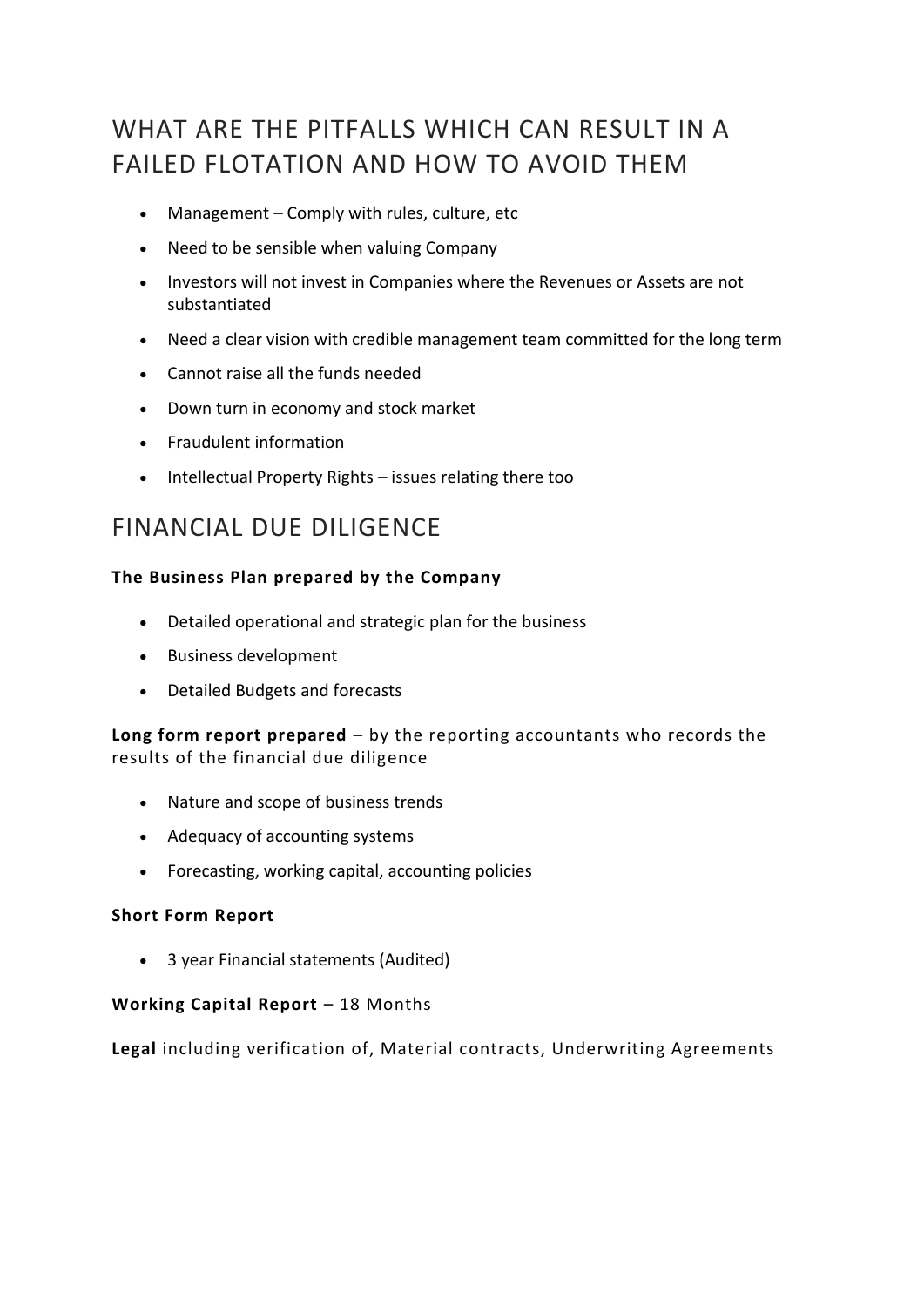# WHAT ARE THE CORPORATE GOVERNANCE, RISK MITIGATION?

RISK MITIGATIONS (who is responsible for reviewing Risk mitigation issues)

- Auditors
- Reporting Accountants
- Lawyers
- NOMAD (Nominated Advisors)

All above would assist in ensuring that the information is correct and ensure due care with risk mitigation

The end result being the admission document which is the responsibility of the NOMAD to the Stock Exchange, ensuring everything is correct and verified.

# STRUCTURE AND REQUIREMENTS OF AN EFFECTIVE BOARD

Well functioning Board is led by the Chairman

#### **Role of the Chairman**

Does more than simply manages **Corporate Governance** 

Success hinges on relationship with the CEO - based on honesty, trust, transparency

Has a good knowledge of the business to provide a constructive level of challenge to the CFO

He is not there to run the business, but instead to support and guide

Run and maximise the effectiveness of the Board an manage the relationships with the shareholders and stakeholders.

### Role of the CFO

To run the day to day business of the Company

**Responsible for the Business** Plan and vision

To communicate with the **Chairman and Board** 

To gain the confidence of the Board

#### **Role of the NFD**

Usually 2 (can includeChair)

Independent and conviction to say things that need saying when necessary

Provide oversight to delivery of strategy for benefit of shareholders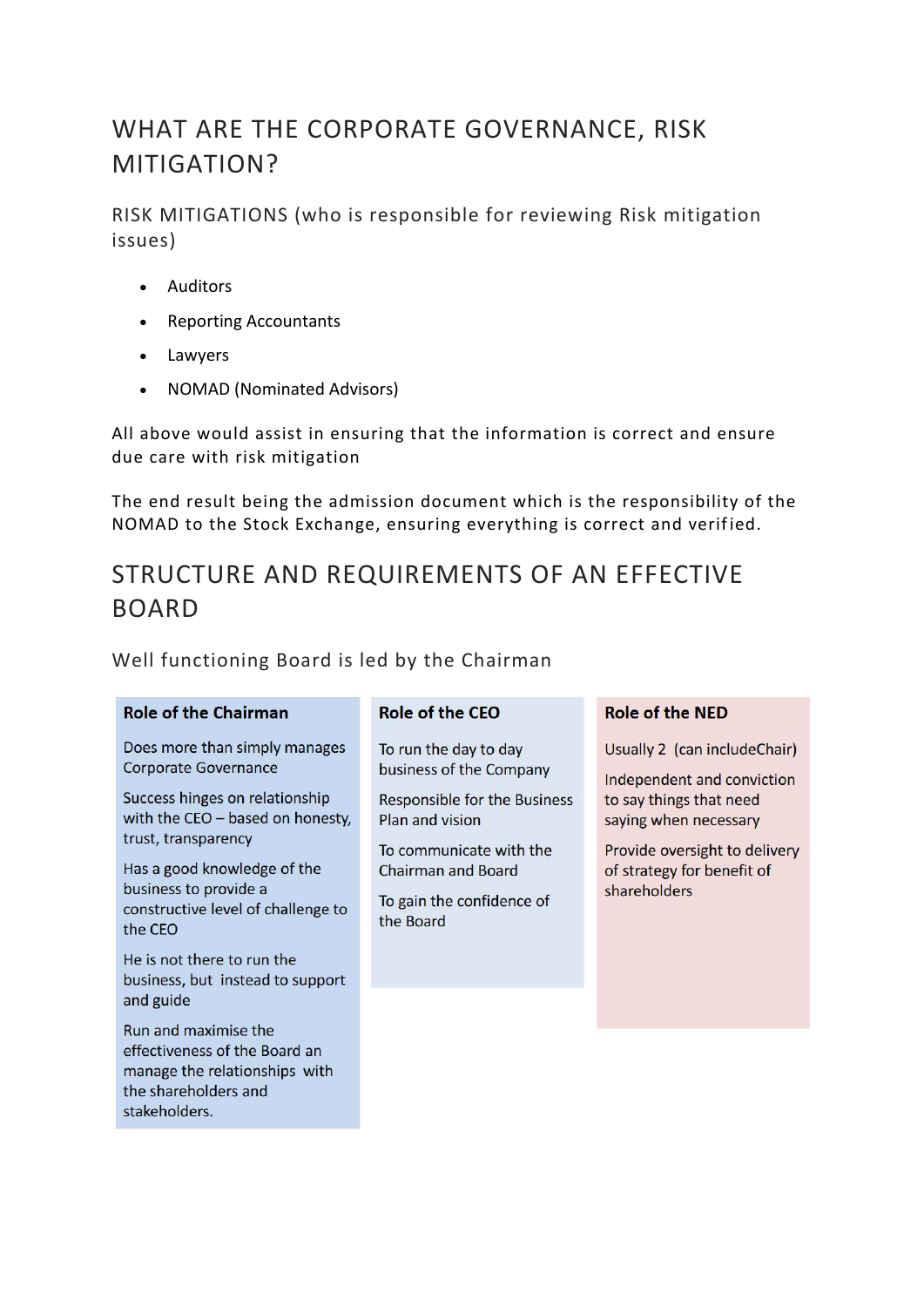## CORPORATE GOVERNANCE FOR GROWING COMPANIES

### WHAT ARE THE OBJECTIVES OF CORPORATE GOVERNANCE?

Corporate Governance is the system of processes, activities, standards and reporting to facilitate and deliver growth in long term shareholder value by reducing risk while maintaining a flexible, efficient and effective management framework within an entrepreneurial environment.

It represents a dynamic relationship between shareholders, the Company and the Directors, influenced by a number of external factors including regulatio n and social responsibility.

It reduces the risk of uncommercial and inappropriate bad decisions being made.

Corporate Governance Code

QCA Guidelines

THE PRINCIPLES OF THE QCA CODE

- Establish a strategy and business model which promotes long term value for shareholders
- Seek to understand and meet shareholder needs and expectations
- Take into account why the stakeholder and social responsibilities and their implications for long term success
- Embed effective risk management, considering both opportunities and threats throughout the organisation
- Maintain the board as a well functioning, balanced team led by the chair
- Ensure that between them, the directors have the necessary up-to-date experience, skills and capabilities
- Evaluate board performance based on clear and relevant objectives, seeking continuous improvement
- Promote a corporate cultures that is based on ethical values and behaviours
- Maintain governance structures and processes that are fit for purpose and support good decision making by the board
- Communicate how the company is governed and is performing by maintaining a dialog with shareholders and other relevant stakeholders